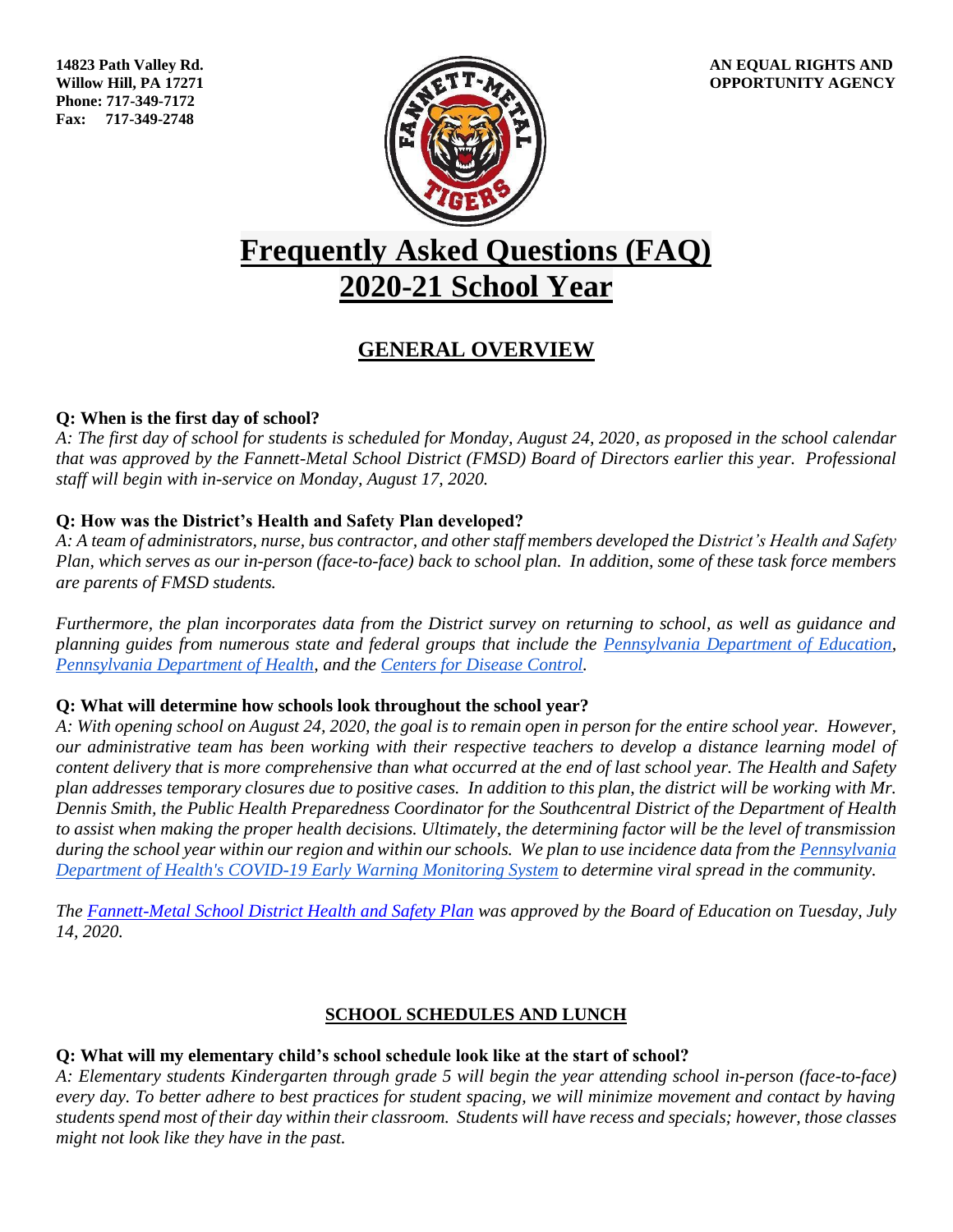#### **Q: Will elementary students still have recess?**

*A: Yes! Our elementary students will be able to get outside, play, and burn off some energy at school. Recess will occur in grade-level cohorts, where students will be purposely scheduled to use various facility spaces. Supervised children who are engaged in activities that keep them 6 feet apart during recess will not need to wear a face covering. However, students who are playing within 6 feet of other children will need to wear a face covering as per the Pennsylvania Department of Health Guidelines. It is our goal to provide opportunities for play during recess, where students do not need to wear their face coverings.*

# **Q: How will my child eat lunch?**

*A: All students will eat lunch in their assigned classrooms or areas. While this might look slightly different in each school, we want to ensure that students are supervised in a way that still allows for interaction with their friends. The needs of students with food allergies will be taken into consideration when planning the lunch process and schedule for each classroom.*

*Students will maintain social distancing while eating their lunch in the classrooms or areas. Students will be required to sanitize or wash hands prior to, and after, eating.*

*We will ensure that students on Free and Reduced Lunch have access to meals. More information on that will follow prior to the start of school.*

# **Q: What will my secondary child's school schedule look like?**

*A: Secondary students will begin the year attending school in-person (face-to-face) every day. Please note that schedules may be modified to reduce the number of students in hallways at any given time. Students will be grouped in minimum class size possible, but may move between classrooms within the building based on their individual schedules.*

# **Q: What is the school schedule for special education students?**

*A: Students will receive core instruction and begin the year attending school in-person (face-to-face) every day. Individual IEP team meetings will be convened to address the specific learning needs of students who receive special education services.* 

# **Q: Will devices be provided to use if the students are not receiving face-to face instruction?**

*A: Yes! This year all students in grades K-5 will receive an iPad, while students in grades 6-12 will receive a laptop. Students in grades K-8 will only bring electronic devices home if the district would have to start distance or virtual learning due to another statewide school closure.* 

# **Q: Will school activities (field trips, assemblies, etc.) still occur?**

*A: At this time, field trips or other activities where social distancing cannot be maintained will not occur. We will plan to continue to provide specific activities that are a core function of our educational program. Additionally, there will also be no shared birthday treats of any kind.*

# **Q: Will visitors be permitted in the building?**

*A: All non-essential visitors, volunteers, and likely all activities that involve outside groups will not occur this year.*

# **Q: Will my child have access to breakfast?**

*A: Yes. Breakfast will be available K-12 and will be served grab-and-go style and students will eat their breakfast in their classrooms.*

# **Q: Is the school schedule subject to change?**

*A: Yes. We will start with full face-to-face instruction at all levels. It is our hope to stay with this schedule during the entire 2020-2021 school year. The District is building contingency plans in case we see broad viral transmission or community spread.* 

#### **Q: Is my child permitted to bring a water bottle to school?**

*A: Yes. Water fountains will not be accessible per the Governor's order. Students should bring their own bottle.*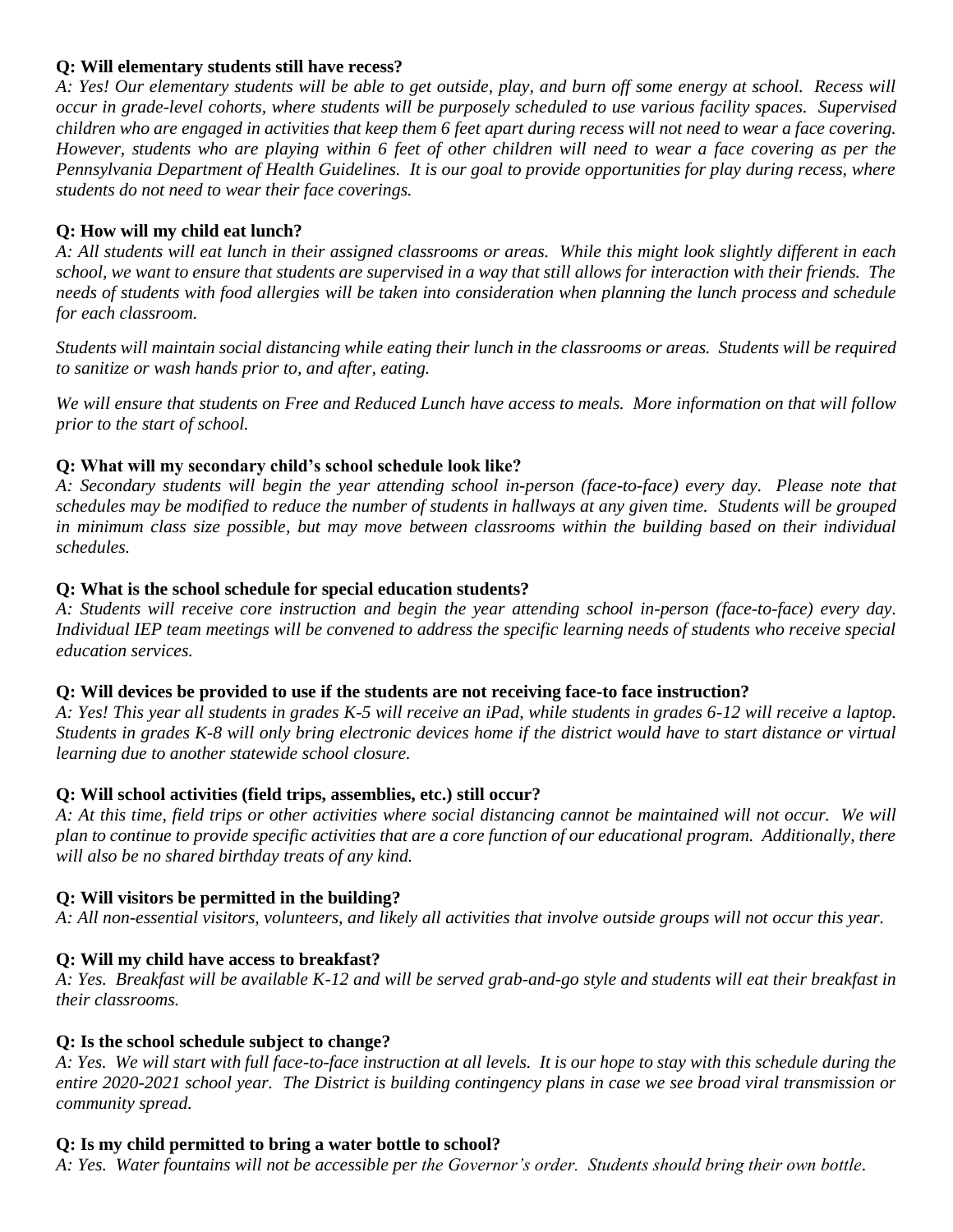# **FACE COVERINGS, HEALTH CONCERNS, and DAILY CLEANINGS**

# **Q: Will my child be required to wear face coverings?**

*A: At the direction of the Governor and Secretary of Health, all students and staff must wear a face covering while on school transportation, in hallways, and in classes where six (6) feet of physical social distancing is not possible. The guidelines clearly define all options that are considered a face covering and reviews medical conditions that fall within an exception to this [order.](https://www.governor.pa.gov/wp-content/uploads/2020/07/20200701-SOH-Universal-Face-Coverings-Order.pdf)*

*Fannett-Metal School District is providing a face covering that comply with the orders issued by the Secretary of Health and the Governor. The school district is ordering school decaled buffs/neck gators and face shields for every student. It is recommended that students have an extra face covering with them in the event one is lost or somehow rendered unwearable during the school day. In addition, it is recommended that students begin to spend time wearing a face covering so that the first day of school is not the first time that students are asked to do this.*

# **Q: What happens if my child does not wear a face covering?**

*A: Students are expected to wear a face covering anywhere that social distancing cannot occur. If a student arrives at school without wearing a face covering, the building principal will contact the students' parents/guardians to discuss the use and importance of face coverings. The principal will document the meeting concerning face coverings.*

*If a student cannot wear a face covering due to medical reasons, the District will work with the parents/guardians to develop a 504 agreement in compliance with Section 504 Rehabilitation Act and IDEA. This agreement will be developed to make appropriate accommodations for the student to assure that they are successful in school.*

# **Q: How are we enforcing the wearing of facemasks?**

*A: At this time we have not identified how wearing a face covering will be enforced by the District. The expectation is that all students wear a face covering unless they are exempt due to medical reason such as having a 504 Plan.*

# **Q: What if a student cannot wear a face covering?**

*A: Students who cannot wear a mask should experiment with other face coverings that are identified in the Secretary of Health's [order](https://www.governor.pa.gov/wp-content/uploads/2020/07/20200701-SOH-Universal-Face-Coverings-Order.pdf) to identify if one is available that meets their needs. For students with medical conditions that do not allow them to wear any type of face covering, the District will work individually with student's families to put in place safety procedures and other physical supports and distancing options to ensure that staff members who work directly with those students and other students within the building are safe.*

# **Q: Should I prescreen my child for COVID-19 symptoms?**

*A: Yes. We are asking that parents/guardians complete their own personal home screening of your student before sending them on the school bus or dropping them off at school. Also, we are asking all students and staff to not attend school if they are experiencing any of the COVID-19 symptoms (fever or chills, cough, shortness of breath, fatigue, muscle or body aches, headache, loss of taste or smell, sore throat, congestion or runny nose, nausea or vomiting, or diarrhea).* 

#### **Q: If our family travels during the school year to a state in which the recommended quarantine order is in effect, will my child be required to quarantine prior to returning to school?**

*A: The District does not have the authority to exclude students from school who have [traveled to areas](https://www.health.pa.gov/topics/disease/coronavirus/Pages/Travelers.aspx) identified by the Governor and Secretary of Health as having a higher risk of COVID-19 incidence and potential for infection. Parents/guardians who have traveled to other countries (or other states) should consult the Pennsylvania Department of Health guidance.* 

# **Q: Can my child carry their own hand sanitizer?**

*A: Yes, students will be encouraged to sanitize their hands throughout the day. Having disinfectant on hand will allow the students to practice good hygiene.*